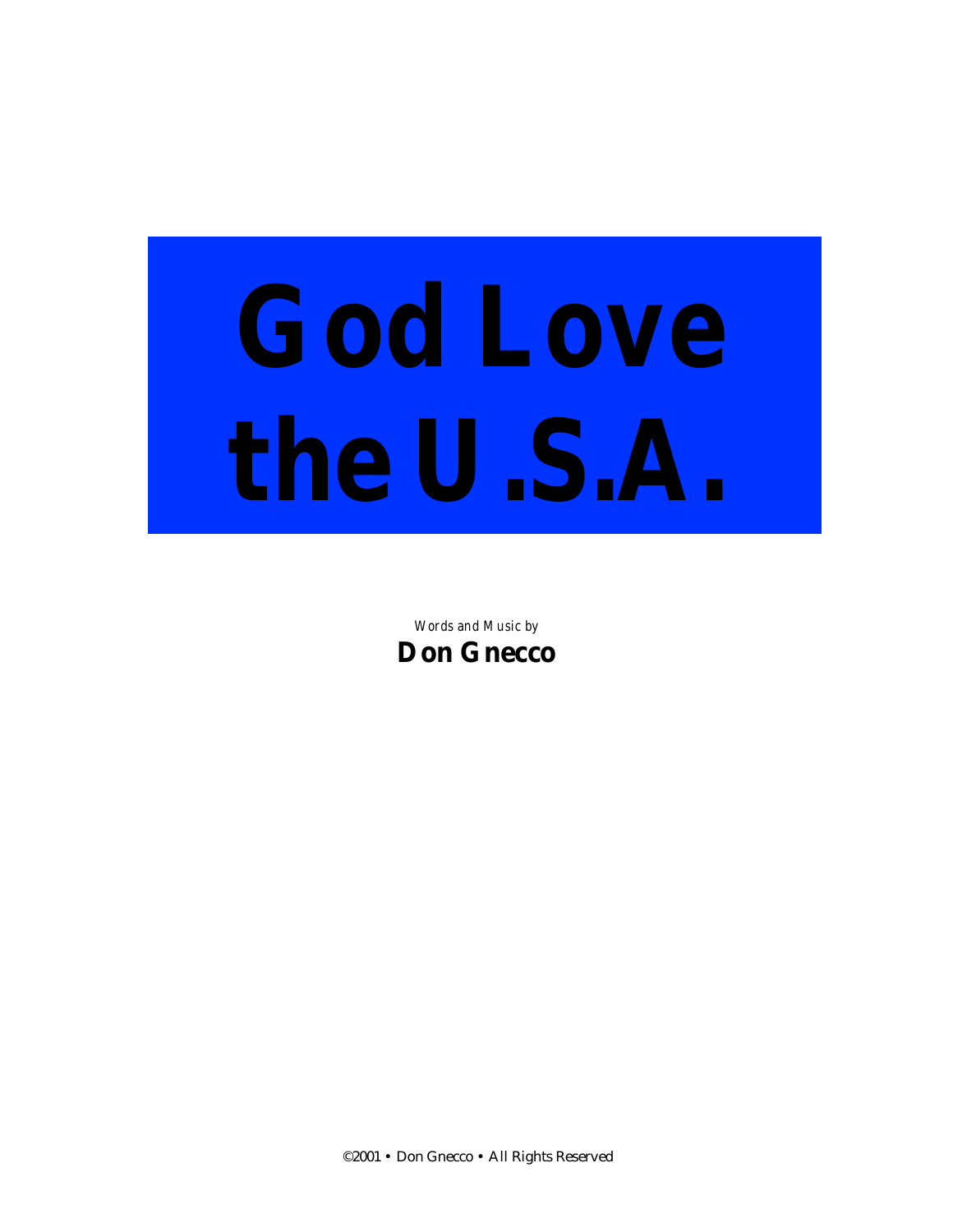## *God Love the U.S.A.*

*Words and Music by* DON GNECCO



©2001 • Don Gnecco • All Rights Reserved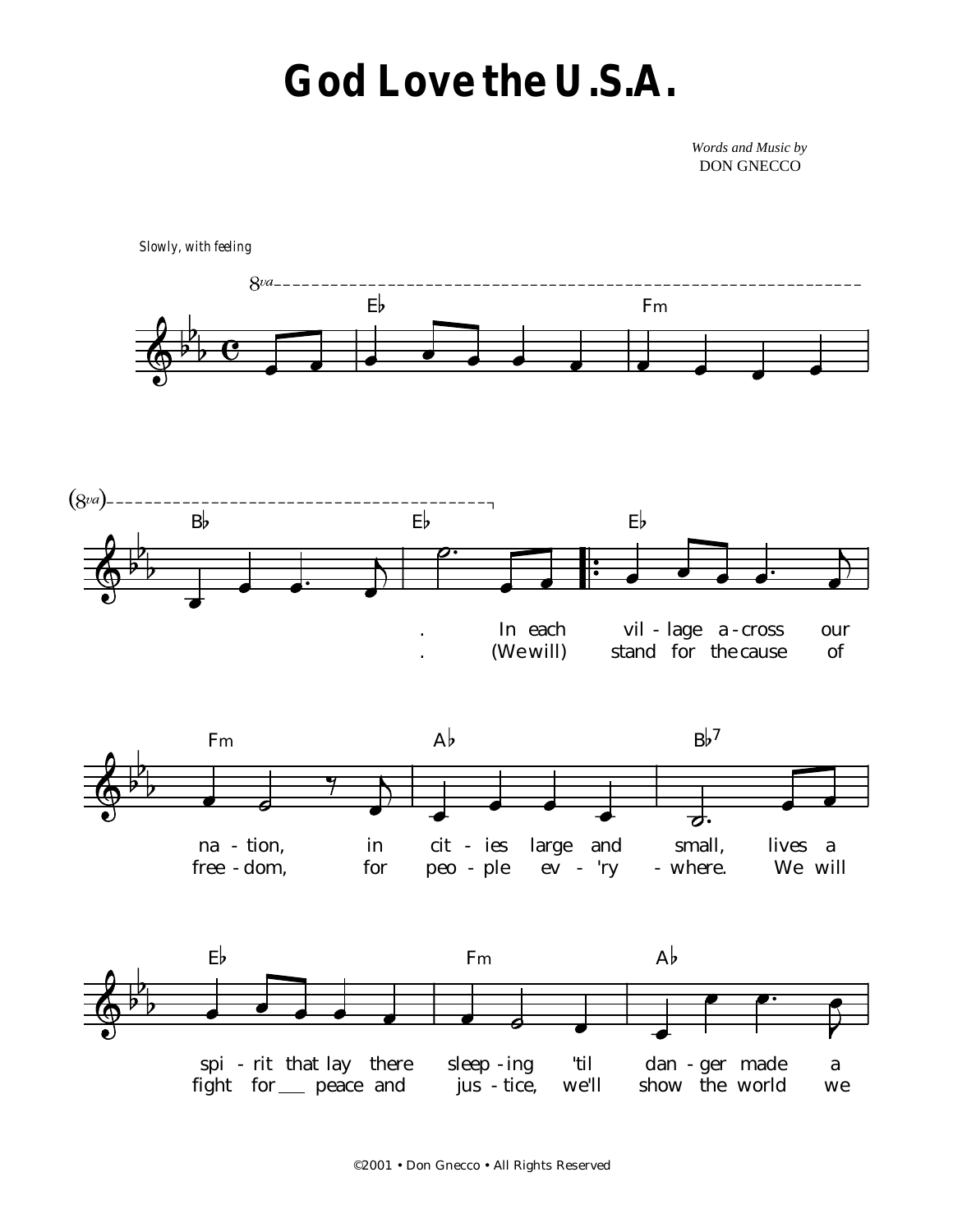